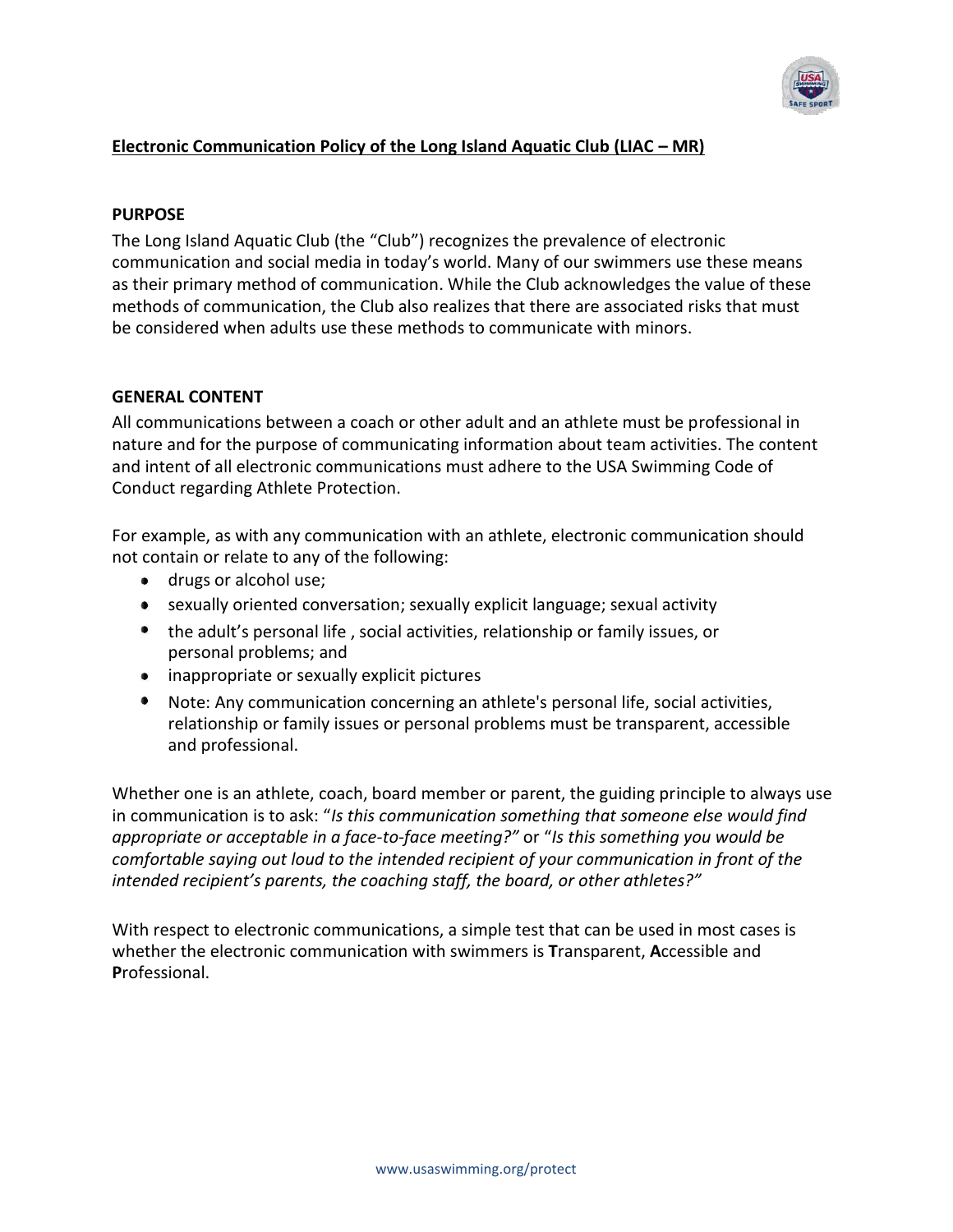

*Transparent*: All electronic communication between coaches and athletes should be transparent. Your communication should not only be clear and direct, but also free of hidden meanings, innuendo and expectations.

*Accessible*: All electronic communication between coaches and athletes should be considered a matter of record and part of the Club's records. Whenever possible, include another coach or parent in the communication so that there is no question regarding accessibility.

*Professional*: All electronic communication between a coach and an athlete should be conducted professionally as a representative of the Club. This includes word choices, tone, grammar, and subject matter that model the standards and integrity of a staff member.

If your communication meets all three of the **T.A.P.** criteria, then it is likely your method of communication with athletes will be appropriate.

# **FACEBOOK, INSTAGRAM, BLOGS, AND SIMILAR SITES**

Coaches may have personal Facebook (or other social media site) pages, but they are not permitted to have any athlete member of the Club join their personal page as a "friend." A coach should not accept any "friend" request from an athlete. In addition, the coach should remind the athlete that this is not permitted. Coaches and athletes are not permitted to "private message" each other through Facebook. Coaches and athletes are not permitted to "instant message" each other through Facebook chat or other IM method.

The Club has an official Facebook page that athletes and their parents can "friend" for information and updates on team-related matters.

Coaches are encouraged to set their pages to "private" to prevent athletes from accessing the coach's personal information.

#### **TWITTER**

*Best Practice*: The Club has an official Twitter page that coaches, athletes and parents can follow for information and updates on team-related matters. Coaches are not permitted to follow athletes on Twitter. Likewise, athletes are not permitted to follow coaches on Twitter. Coaches and athletes are not permitted to "direct message" each other through Twitter.

## **TEXTING**

Subject to the general guidelines mentioned above, texting is allowed between coaches and athletes during the hours from 8am to 8 pm and must include the minor athlete's parent or guardian if it is one on one communication. Texting only shall be used for the purpose of communicating information directly related to team activities.